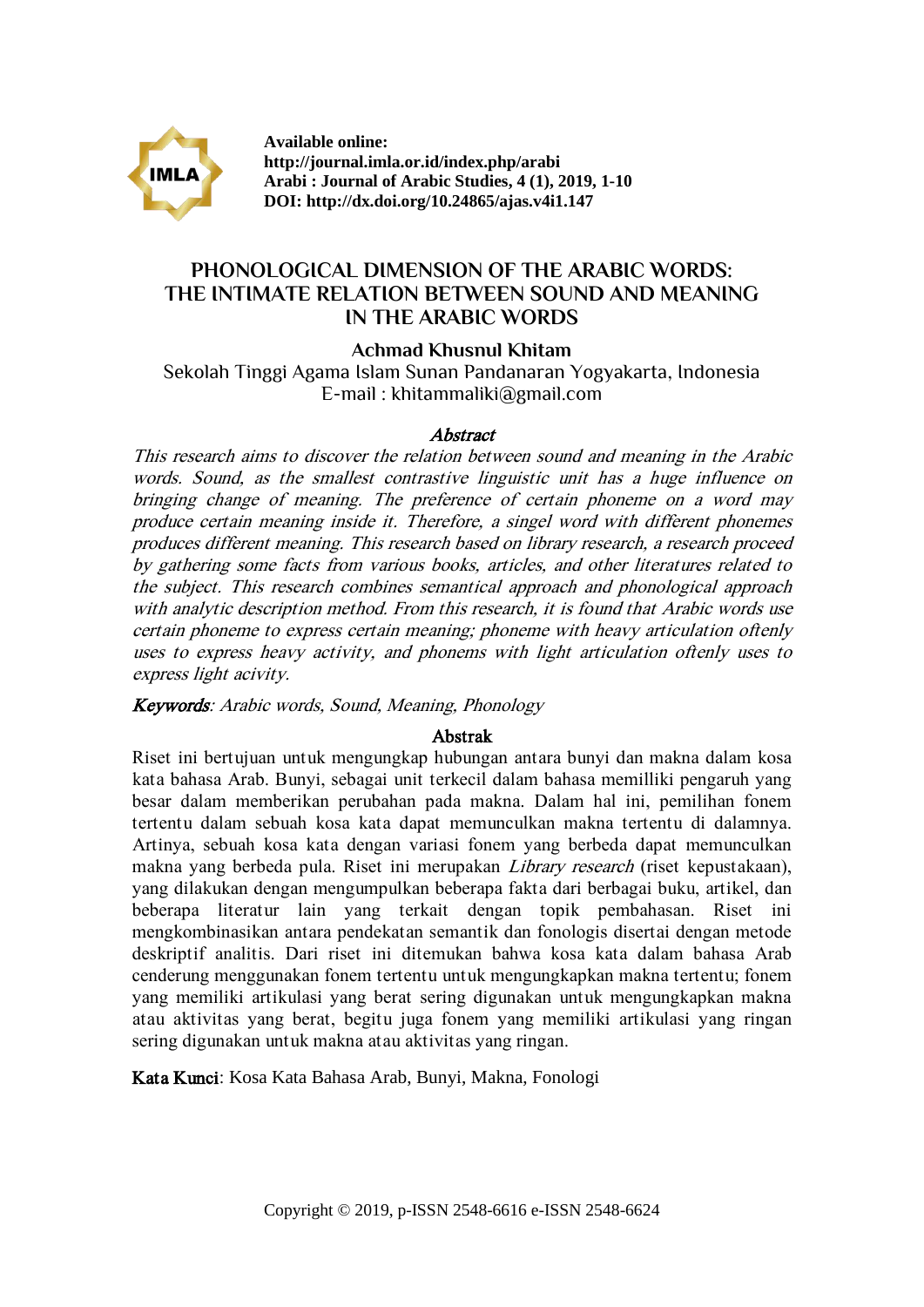# Introduction

In the study of language, one of the main purposes in developing various linguistic theories is to simply deliver meanings (Burling, 2015: 138-162). Given the fact that language is the main code used by human to express their ideas (Berlo, 1960: 1), it is important to be underlined that the understanding the structural forms which contain ideas is a vital. That is because to deliver ideas, the speaker would string up some words and sentences, and develop them in a sequence of structural forms which usually pursue linguistic norms where the communication takes place.

In the Arabic world, the formation of Arabic linguistics had been formally conducted by making a standardization of al-lugah al-'Arabiyyah al-fusha mainly to prevent the spread of allahn (Daif, 1968: 11). In one hand, this effort would be beneficial for the Arab in term of organizing their language, but on the other hand, this might also falsify some language's utterances or sentences that were not included in the standardization and in return, would omit meanings that might exist in those units (Hachimi, A., 2015: 35-70). This means that all of the expressions of ideas or meanings should be standardized by putting them into grammatical norms (Naumkin V, 2016: 19-60). Of course, there would not be a problem if those ideas could perfectly fit in grammatical norms, meaning that there are no other factors which may relate to meaning's determination. But what if, for instance, the idea could only be expressed verbally because some other factors? What if the preference of certain sounds apparently has an intimate relation to meaning rather than merely grammatical norms?

Certainly, it should not be a problem if the communication goes verbally because the speaker always has the opportunity to utilize sound features. However, it would go oppositely if the communication exists in textual form where the reader could only see the text (Amor, 2013: 15- 23). That is why, understanding the possibility of this sounds' preference which may exist within the text is also a vital to understand the whole meanings. Otherwise, the ideas which the speaker (or writer) wanted to deliver would be undelivered (McDowell, 2012: 169-178).

At this point, there is an important thing in which the ideas can be successfully delivered through communication, which is sound. The existence of sound reflects how the speaker or writer prefers sequences of sounds before string them up and develop them into a complete meaningful sentence (Ruddell, 1966: 489-498). In fact, sounds have their specific and distinctive characters which may differentiate one from another (Goldsmith, 2009: 4-38). In the case of Arabic language, these unique and distinctive characters, according to some Arabic linguists, apparently have a kind of relation to determine a specific meaning as they are usually preferred by the native speakers in their words and sentences to express specific meanings in specific contexts (Nahr, 2007: 49).

From those brief descriptions, we can be assured that there is an intimate relation between sound and meaning in the Arabic language, which also means the involvement of sound on determining specific meaning as used by the Arabs. Based on this phenomenon, this article tries to elaborate the phonological dimension of Arabic language, especially in words' level. To conduct the analysis, I would like to use two approaches respectively, phonological and semantic approaches; the first one is used to understand the characters of Arabic sounds including their preference among others, while the second one is used to know the relationship between sound and meaning. By using both approaches and combine them with an analysis of related contexts, I sincerely hope that this article would comprehensively describes the phenomenon of the Arabic sound and meaning relation.

# Method

This research was considered as a library research, which was proceed by collecting several data from related books, articles, or any other references related to the subject. Regarding this, the prime source of this research would be Arabic dictionaries, whereas the secondary sources would be some related books which discuss phonetics ('ilm al-ashwat), phonology (ad-dalalah ash $shautiyyah$ , and semantics ('ilm ad-dalalah).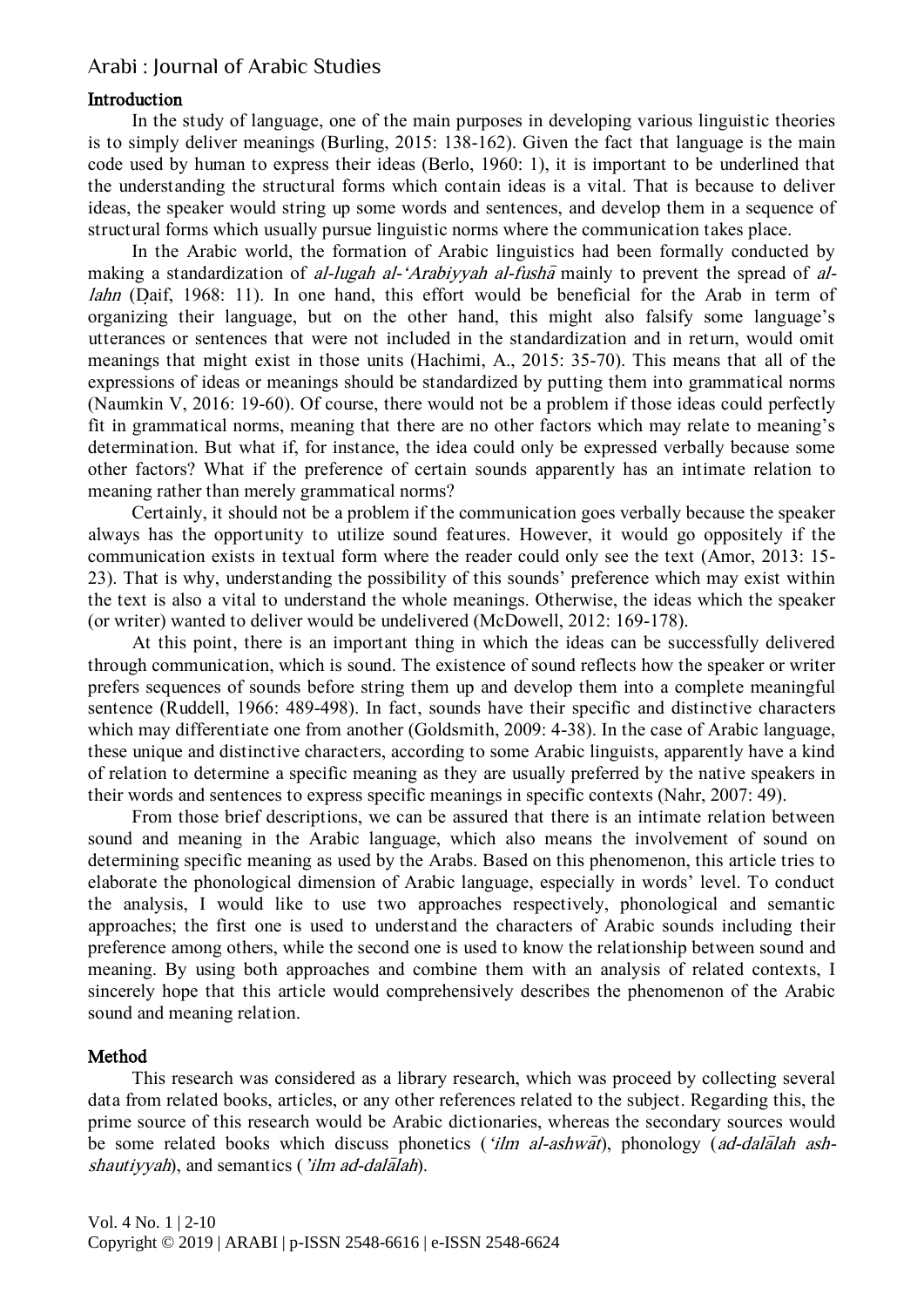This research used phonological and semantics approaches. The first was used to understand the characters of each sound occur in words or sentences, mainly from its three main characters in order to understand the difference of their sounds, namely the position of soundtrack, the place of articulation, and the way of articulation. The second approach was used, firstly to analyze the influence of sound to meaning, and *secondly* to discover those implicit meanings which are related to their sounds and their specific contexts.

In order to give solution to the problems systematically, the collected data were proceed in following steps: 1) collection; searching the data, namely all of the Arabic words which are indicated semantically and phonologically to have a relation between sound and its meaning, 2) classification; classifying those data based on some particular cases, 3) analysis; analyzing the data by using phonological and semantic approaches to each cases.

#### Result and Discussion

# Phonemic System of Arabic: Identification and Classification

Arabic phonemes, as occur in any existing language, consist of vowels and consonants. The difference between both can be found technically in the phonetic process; vowel phonemes do not get any closures when the air passes through sound track, while consonant phonemes get it (Crystal, 2008: 517, 103). Another difference can also be found in the actual number of those phonemes (Shariq, 2015: 146-152). Ali al-Khūli for instance, states that the total number of Arabic phonemes are  $34$  which comprise 28 consonants and 6 vowels al-Khuli, 1982: 37), whereas Ramḍān 'Abd at-Tawwāb counts there are 39 Arabic phonemes in total with 33 consonants –by adding phonemes /b/, /z/, /q/, and /r/ from various Arabic dialects– and 6 vowels (at-Tawwab, 1985: 24). Nasr himself has a notion that the numbers of Arabic phonemes are 36 in total with 30 consonants –by differentiating between phonemes /l/ and /r/ which are pronounced by tafkh*ī*m and *targ* $\bar{q}$ – and 6 vowels (Nasr, 1967: 19-45.)

Based on these distinctive opinions, the difference concerning this identification only occurs in the number of consonants. Regarding this, in my opinion, Khūli's identification which states that the numbers of Arabic consonants are 28 is contextually representable. That is because four additional phonemes added by at-Tawwāb are specific phonemes which exclusively used in specific dialects; while the differentiation of *tafkh* $\bar{r}$  and *tarq* $\bar{q}$  in phonemes /l/ and /r/ are merely occur in variety of pronunciations which are basically based on the same phonemes. Finally, all of those 28 consonant phonemes of the Arabic are:  $\frac{1}{7}$ /, ب /b/, ت /t/, ث /s/, ج /j/, ح /h/, خ /kh/, د /d/, ذ /n/ ن /m/ م /l/ ك /k/ ك /q/ ق /f/ ف /g/ غ /l/ ك /z/ ظ /t/ ط /d/ ض /s/ ص /sy/ ش /sy/ س /z/ ر /r/ ز /z/ ر /z/ ر/ ه /h/, و /w/, and ي /y/. Whereas 6 vowel phonemes are those occur as *h*araka>t in Arabic sound system, which are short and long *fathah* (/a/ and / $\bar{a}$ /), short and long *dhammah* (/u/ and / $\bar{u}$ /), and short and long *kasrah* (/i/ and /ī/).

Regarding the classification of Arabic phoneme, consonants are usually differentiated by three main categories, namely position of sound track, place of articulation, and way of articulation (Chaer, 2007: 116). Based on position of sound track, consonants are divided into two types of sounds, which are voiced sounds (al-ashwat al-majhurah) consisting  $\int$  /'/,  $\sim$  /b/,  $\tau$  /j/,  $\sim$  /d/, ذ /dz/, حن /z/, ض /dh/, ظ /zh/, ع /w/, and yoiceless sounds // م /u/, غ /dz/, خ /dz/, خ /dz/, أذ /dz/ ذ /u/, and yoiceless sounds  $(al\text{-}ashw\bar{a}t$  al-mahmusah) consisting ت /t/, ث /ts/, ح /kh/, خ /kh/, ش /sy/, ه /sy/, ط /sh/, ف /t/, ف /t/, ف /t/, ف /t/, ف /sh/  $/q$ / $\frac{3}{k}$ / $\frac{k}{n}$ / $h/$ .

The second and third categories i.e. the place of articulation and the way of articulation have been separately discussed in many linguistic works (Alotaibi, 2013: 1426-1439). Thus, in order to simplify the classification, in this article I would put the classification that is found as well as described in those works into one single table in order to simplify the reading as well as understanding concerning this issue as follows: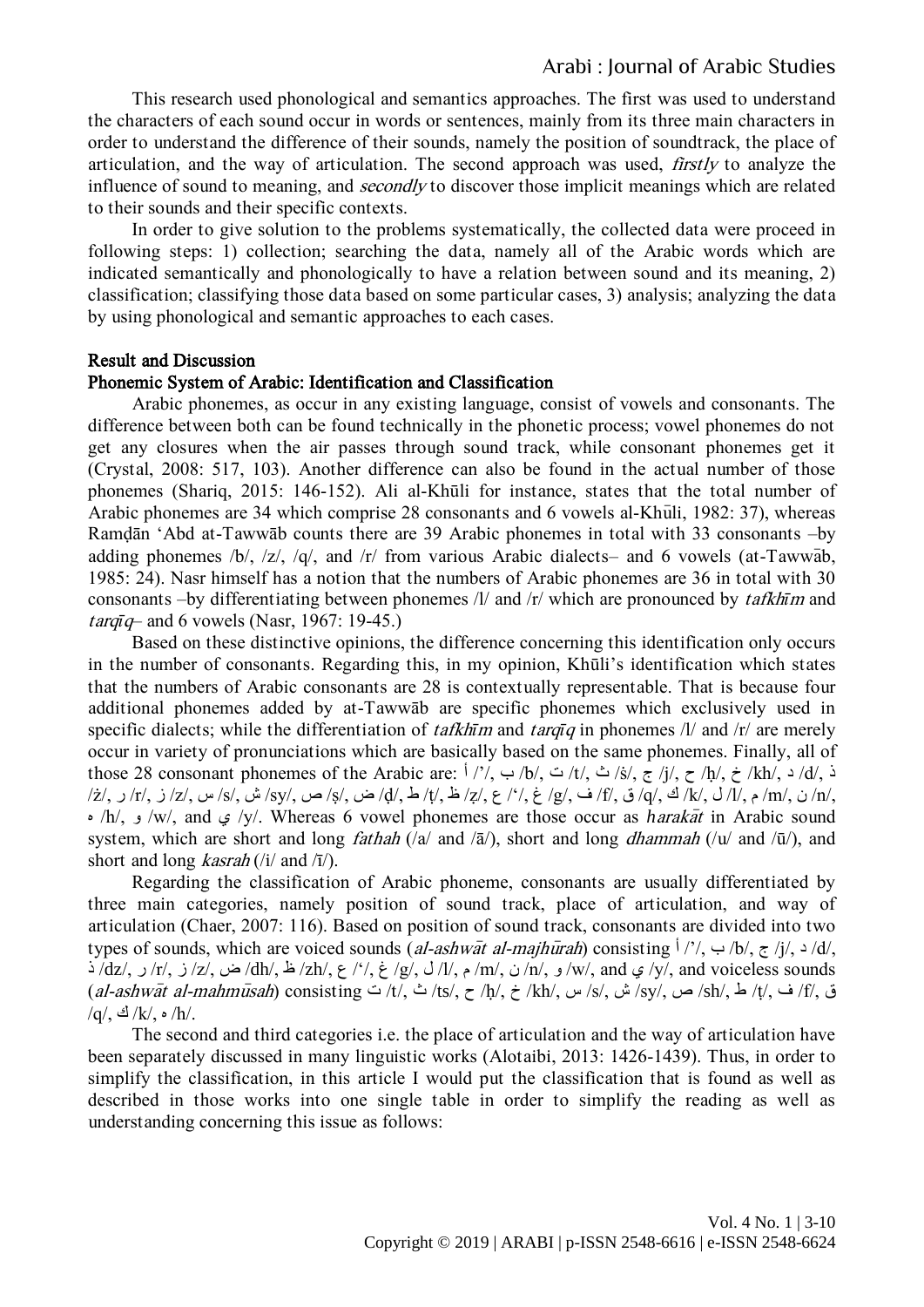| Way of<br>Articulation                                |                                                                                |                                  |                                                       |                                                                     |                                                                |                                              |
|-------------------------------------------------------|--------------------------------------------------------------------------------|----------------------------------|-------------------------------------------------------|---------------------------------------------------------------------|----------------------------------------------------------------|----------------------------------------------|
| Place of<br>Articulation                              | $\begin{array}{c} \mathrm{Plosive} \\ (in \hat{tj}\hat{a}\hat{n}) \end{array}$ | Fricative<br>( <i>ihtikāk</i> ī) | Nasal $\left( \begin{matrix} 4m \end{matrix} \right)$ | $\begin{array}{c} \text{Trill} \\ (tikr\bar{a}\vec{n}) \end{array}$ | $\begin{array}{c} \text{Lateral} \\ \text{(amin)} \end{array}$ | Approximant<br>( $i\pi i l\bar{a}q\bar{n}$ ) |
| Bilabial<br>(syafawiyyah)                             | $\leftrightarrow$ /b/                                                          |                                  | م/m/                                                  |                                                                     |                                                                | $/$ و $/$                                    |
| Labiodental<br>(atsnāniyyah syafawiyyah)              |                                                                                | /f/ ف                            |                                                       |                                                                     |                                                                |                                              |
| Apico-interdental<br>(dzalqiyyah baina al-<br>atsnan) |                                                                                | ظ $\rm{Zh/}$                     |                                                       |                                                                     |                                                                |                                              |
|                                                       |                                                                                | $\dot{\Delta}$ /dz/              |                                                       |                                                                     |                                                                |                                              |
|                                                       |                                                                                | $-ts/$                           |                                                       |                                                                     |                                                                |                                              |
| Apico-dental<br>(atsnāniyyah żalqiyyah)               | $\frac{1}{2}$ /th                                                              |                                  |                                                       |                                                                     |                                                                |                                              |
|                                                       | d/d                                                                            |                                  |                                                       |                                                                     |                                                                |                                              |
|                                                       | ت /t/                                                                          |                                  |                                                       |                                                                     |                                                                |                                              |
|                                                       | /dh/ ض                                                                         |                                  |                                                       |                                                                     |                                                                |                                              |
| Apiko-alveloar<br>(lasawiyyah żalqiyyah)              |                                                                                | j/z/                             |                                                       |                                                                     |                                                                |                                              |
|                                                       |                                                                                | /sh/ ص                           |                                                       |                                                                     |                                                                |                                              |
|                                                       |                                                                                | $/$ س                            |                                                       |                                                                     |                                                                |                                              |
| Apiko-palatal<br>(dzalqiyyah hanakiyyah)              |                                                                                |                                  | $\mathcal{O}/n/2$                                     | ر $/r/$                                                             | J/I/                                                           |                                              |
| Medio-palatal<br>(wasthal-hanak)                      | /j/ ج                                                                          | ش/ $s$ y/                        |                                                       |                                                                     |                                                                | ي /y/                                        |
| Darsovelar<br>$(ags\bar{a} al-hanak)$                 | الا $\mathcal{N}$                                                              |                                  |                                                       |                                                                     |                                                                |                                              |
| Uvular<br>(lahwiyyah)                                 | /q/ ق                                                                          |                                  |                                                       |                                                                     |                                                                |                                              |
| Phre-pharyngeal<br>(adna al-halaq)                    |                                                                                | /gh/ غ                           |                                                       |                                                                     |                                                                |                                              |
|                                                       |                                                                                | $\dot{\mathcal{F}}$ /kh/         |                                                       |                                                                     |                                                                |                                              |
| Pharyngeal<br>(awsath al-halaq)                       |                                                                                | $2^{\prime}/$<br>$\zeta$ /h/     |                                                       |                                                                     |                                                                |                                              |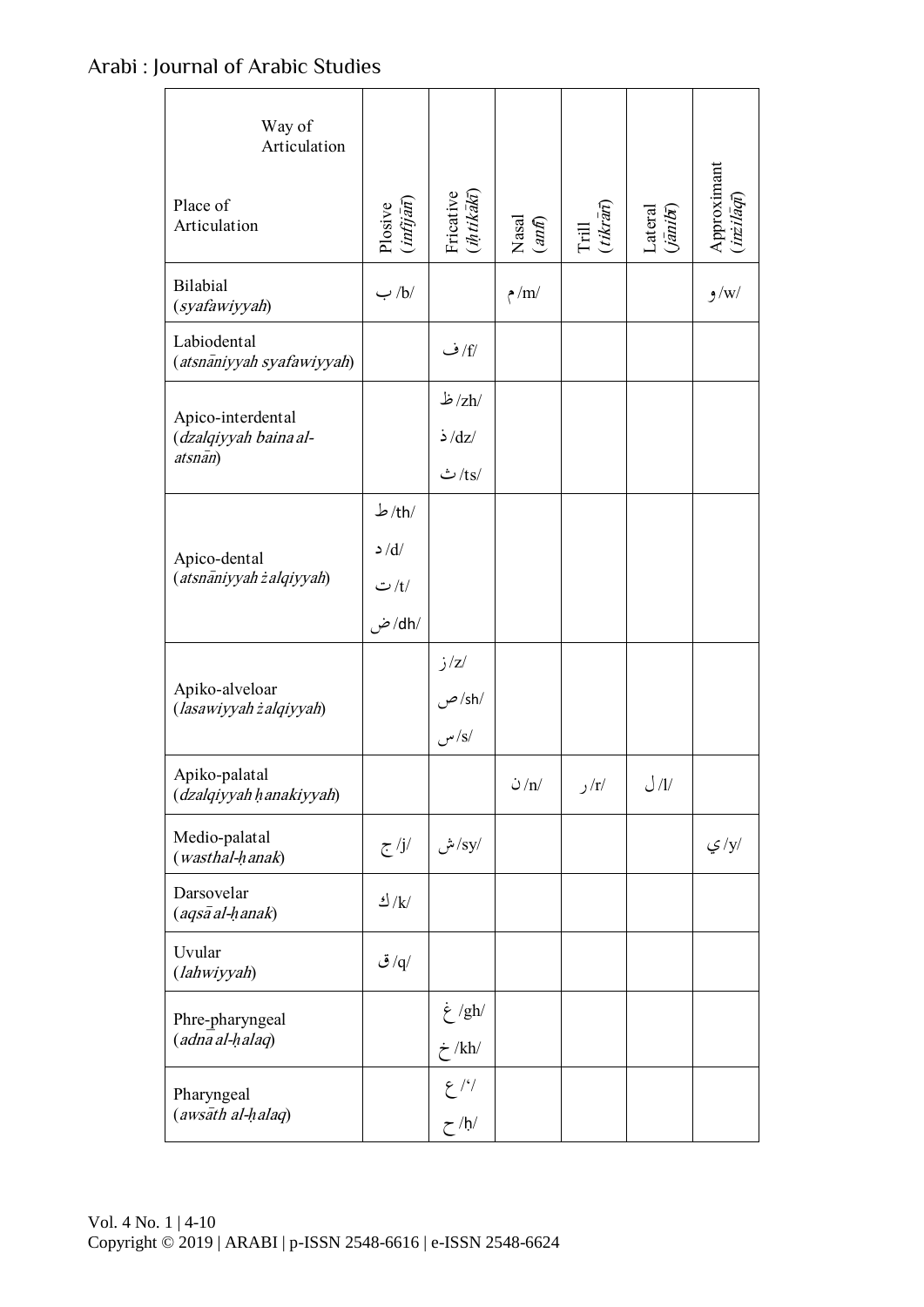| Far-pharyngeal<br>$(ags\bar{a} al-halaq)$ |  | /h<br>هر |  |  |  |  |
|-------------------------------------------|--|----------|--|--|--|--|
|-------------------------------------------|--|----------|--|--|--|--|

Table 1. the place of articulation and the way of articulation

In addition to those three classifications, Arabic consonants are also divided into two more categories, namely closed consonants (*al-ithbaq*) and open consonants (*al-infitah*) (al-Khuli, 1982: 19, 25). Closed consonants are produced when the tongue moves close to the gums in the middle of phonetic process, and it contains phonemes ص /sh/, ض /dh/, ط /th/, and ظ /zh/. On the other hand, open consonants are produced when the tongue does not move close to the gums in the middle of phonetic process, and it contains  $\frac{1}{7}$ ,  $\frac{1}{7}$ ,  $\frac{1}{7}$ ,  $\frac{1}{7}$ ,  $\frac{1}{7}$ ,  $\frac{1}{7}$ ,  $\frac{1}{7}$ ,  $\frac{1}{7}$ ,  $\frac{1}{7}$ ,  $\frac{1}{7}$ ,  $\frac{1}{7}$ ,  $\frac{1}{7}$ ,  $\frac{1}{7}$ ,  $\frac{1}{7}$ ,  $\frac{1}{7}$ ,  $\frac{1}{7}$ , /r/, ز /z/, س /s/, ش /sy/, ع /'/, غ /gh/, ف /f/, ق /q/, ن /k/, ل /l/, م /m/, ن /n/, ه /h/, و /w/, and ي /y/.

# The Inception of Arabic Phonology

The study of sound and meaning in the Arabic tradition had commenced in the classical period of Islam (Zlatic, 2012: 159-169), as many prominent ushuliyyun, balaghiyyun, and  $lughawiyy\bar{u}n$  attempted to elaborate the relation between language of the Qur'an and its meaning in order to grasp some principles, especially in Islamic laws and linguistics (Nahr, 2007: 49). In this regard, they focused the study on the harmonization as well as deviation of the language of Qur'an which were structurally irregular in the Arabic perspective. This phonological study has been developed then by some Muslim scholars as well as linguists by making a comprehensive elaboration as written within their books, some of which were Al-Khalīl bin Aḥmad al-Farāhīdī, Sibawaih, and Ibn Jinni.

Interestingly, all of these three prominent figures in Arabic linguistic tradition asserted that in the Arabic language, there is an intimate relation between sounds that is used in the structure and meaning which occurs behind those structures. In order to strengthen this argument, they provided dozens of Arabic words whose sounds preferences were based on the references occurred in real events; heavy sounds were chosen in words that referred to heavy meanings or hard activities, whereas soft sounds were chosen in words that referred to soft meanings or light activities (Jinni, 1999: 165). For instance, there are words like لضم which consists of phonemes /qa/ /dhi/ and /ma/ and خضم consists of phonemes /kha/ /dhi/ /ma/. The difference between the first and the second occurs only in the first phonemes, which are /qa/ in the first word and /kha/ in the second. Semantically, both words generally mean to 'to chew', however, there is still a difference in the usage for both words; the first word has been used to chew something hard, while the second to chew something soft. This difference apparently relates to the characteristic of both phonemes occur in both words. The articulation of phoneme /qa/ in qadhima is harder than the articulation of phoneme /kha/ in khadhima. That is why the first word means to chew something hard while the second means to chew something soft (Anis, 1999: 73-74).

In the following period, phonology, either in Arabic or Western tradition, had been rolled under semantic study as the main roof, as it covered almost all units in language level, including phonological semantic as its sub-discipline which exclusively discusses meaning that is based on sound (Yule, 2010: 42-43). In Arabic tradition, the term of *ad-Dalalah ash-Shautiyyah* has been commonly used to address such matter. It is actually a combination of two terms which concern two respective fields of study, namely '*Ilm ad-Dalalah* (semantics) which deals with meanings, and ' $\lim$  al-Ashwat (phonology) which specifically discusses sounds.

At this point, the study of sound is basically divided into two distinctive sub-disciplines, one of which is related to meaning, which is Phonology (*ad-Dalalah ash-Shautiyyah*) and the other is merely discussed sound physically and not related to meaning, which is Phonetics ('Ilm al-Ashwat). However, one thing that should be understood is that the study of sounds which is related to meaning is also discussed under another sub-discipline in linguistics, namely semantics. This means that 'phonology,' to some extent, actually stands in two fields of linguistic study at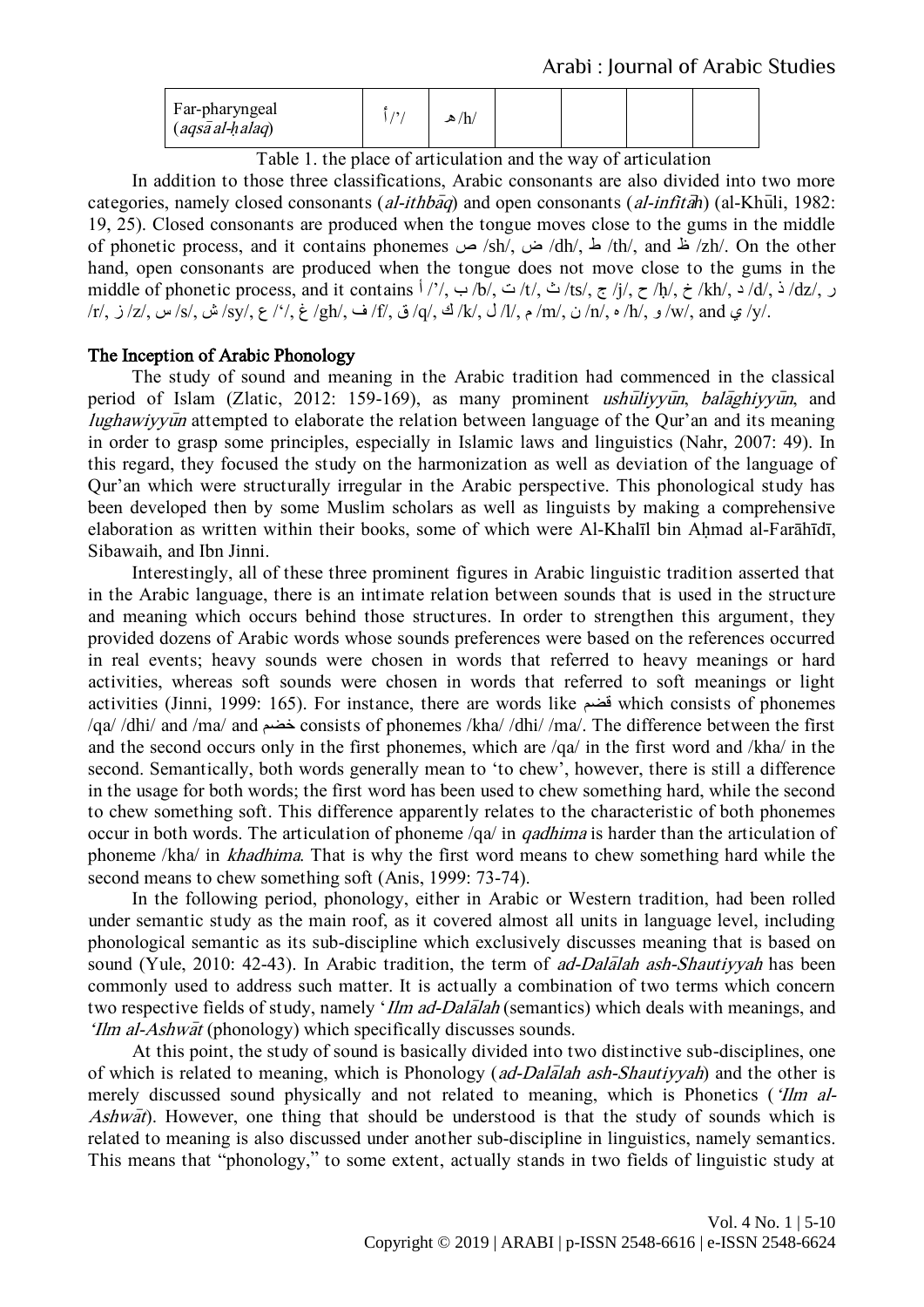the same time; one in phonology, another in semantics. Even though, in linguistic study, this matter has been usually discussed in semantic study since it mainly discusses meaning.

Numbers of linguists give their various definitions concerning this term. Ibrahim Anis (Anis, 1958: 46), for instance, defines semantic phonology as a part of semantic study that is grounded in the character of sounds as its basis, whereas Fartd Haidar (Haidar, 2005: 30) states that semantic phonology is merely a part of semantics which studies on sound's meaning, including the changes of meanings as the consequences of the change of sounds. Thus, based on these two definitions, I come to a conclusion that semantic phonology is a part of linguistic sub-disciplines which concerns specifically on and discusses phonemic sounds occur in linguistic words or sentences and how those sounds can give an effect on meaning. This practically means that if a tiny part of a certain sound of single word changes, for instance, then the whole meaning of this word –let alone the whole structures– could change either.

# Arabic Phonology: Theoretical Findings

Theories concerning this field of studies have been produced since the classical period of the Arabic tradition. One of those prominent linguist who concern about this issue was Ibn Jinni. In this case, he was the one who identified that *dalalah shautiyyah* (phonological semantics) could be generalized into two major parts, namely *dalalah shautiyyah thabi'iyyah* (natural phonological semantics) and *dalalah shautivyah tahliliyyah* (analytical phonological semantics) (Jinni, 1999: 152). The first part discusses sounds natural sounds which are grasped and adopted into linguistic words, such as the word of 'غاق) 'crow) in Arabic is basically adopted from the sound of the crow itself. This kind of language phenomenon has been defined by linguists after then as the phenomenon of Onomatopoeia. On the other hand, the second part discusses phonemic sounds which exist in any linguistic levels, either segmentally or supra-segmentally. Thus, most of the study of sounds and their relation to meanings are contained within this part.

Regarding this, Ibn Jinni has described those sub divisions sporadically within his book, al-Khashaish mostly by delivering some Arabic words and sentences which could support his arguments. However, in my opinion, this elaboration actually could be systematized and turned into a phonological theory that could be applied in any language. In summary, Ibn Jinni's elaboration firstly depart from *dalalah shautiyyah* which consists of *dalalah shautiyyah thabi'iyyah* and *dalalah şautiyyah tahliliyyah; whereas dalalah shautiyyah tahliliyyah* consists of *dalalah* shautiyyah tarkibiyyah (segmental phoneme) and *dalalah shautiyyah ghair tarkibiyyah* (suprasegmental phoneme). All of these theoretical findings on Arabic phonology basically can be systematized in the following chart:

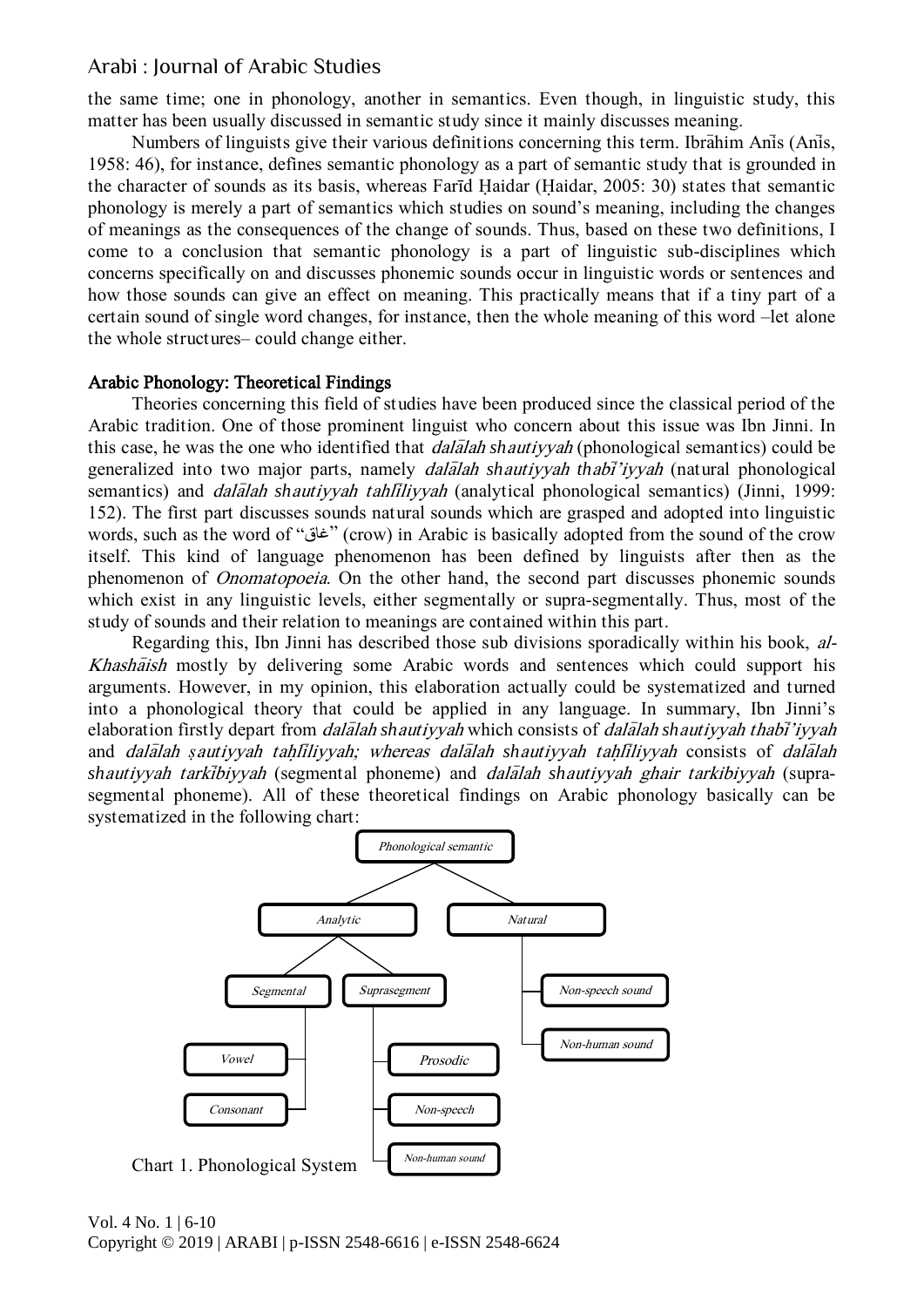Although there are dozens of theoretical part which can be elaborated as well as analyzed, however, due to limited opportunity, in this article, I only focus on segmental phoneme of Arabic, since, as far as I concern, it occurs multiply in Arabic words and sentences. Thus, in this occasion, I would use Jinni's theory specifically in *dalalah shautiyyah tarkibiyyah* (segmental phoneme) and attempt to use it as a tool to analyze the subject i.e. some cases in Arabic words and subsequently to discover the influence of it phonemic sounds on determining meaning.

# Cases on the Relation between Sound and Meaning in the Arabic Words

After conducting data's inventory from Arabic words, I have found several cases which indicate that there is an intimate relation between the preference of sound and meaning in those words. In this regard, I have found that meanings which are contained in the texts are strongly related to the characteristics of certain phonemes occur in within the text, such as the place or articulation (*al-makhraj*), way of articulation (*an-nuthq*) or other phonemes' characteristics.

In the first case, there is the word 'صعد 'in the Arabic which comprises phonemes /sh/, /a/, /'/, /a/, /d/, and /a/ with the word "سعد" which comprises phonemes /s/, /a/, /'/, /a/, /d/, and /a/. The difference between both words occurs in their first phonemes, which are phonemes /ṣ/ in the first word and phoneme /s/ in the second word. From the place of articulation *(al-makhraj)*, both phonemes were phonologically apicoalveloar whose sound is produced when the tongue moves close to hard palate. And from the way of articulation, both of those words are fricative which means that the sound of both phonemes is produced when the active articulator moves close to the passive articulator and only leaves a tiny gap for the air to get through it without any closure.

Although both phonemes are similar in their place of articulation and the way of articulation, however, both of these phonemes do not share similar characteristic in another point of view; phoneme /s/ in the first word is a closed phoneme (al-ithba); the tongue dose move close to the gum when the sound is produced, whereas phoneme /s/ is an open phoneme (*al-infitah*); the tongue dose not move close to the gum when the sound is produced.

From these phonological facts, I have found that the similarity (in the place of articulation and the way or articulation) and difference (in open phoneme and closed phoneme) between both words have a close relation to their specific meanings. Both words generally have a similar element of meaning 'االستعالء 'or 'transcendence' as they also have a similar place of articulation which is apicoalveloar and way of articulation which is fricative. The difference is that the first word 'صعد 'which consists of phoneme /ṣ/ is originally used in concrete context, including physical things as it is also found in the verse '''سَأَرْهِقُهُ صَغُوْدًا'' *(I will cover him with arduous* ُ torment) (Q.S. al-Mudatstsir (74): 17).

On the other hand, the word 'سعد', is usually used in the opposite context, which is an abstract context. The Arab has been used this word to this type of specific meaning as it is found in their expression, such as 'الجد عالي أي الجد سعيد رجل) 'Ibn Fāris, 1979: 384) or 'someone who has high sincerity."

The difference of these specific elements of both meanings is also in line with the difference of their distinctive characteristics; the articulation of phoneme /ṣ/ which is a closed phoneme is phonetically harder than the articulation of phoneme /s/ which is an open phoneme. That is why, the word 'صعد 'in the verses of Qur'an is used in a concrete context or situation, whereas the word 'سعد 'in general Arabic language is used in abstract context, because concrete meaning is stronger than abstract meaning (*ad-dala<sup>lah al-lafzhiyyah aqwa min ad-dalalah al-ma'nawiyyah*)</sup>

Another case has been found in the word 'فتح 'in the Arabic language which comprises phonemes /f/, /a/, /t/, /a/, /h/, and /a/ with the word 'فضح 'which comprises phonemes /f/, /a/, /dh/, /a/, /h/, and /a/. The difference between both words only occurs in their middle phonemes, which are phonemes /t/ in the first word and phoneme /dh/ in the second word. If we look from the place of articulation, both phonemes were phonologically apicodental whose sound is produced when the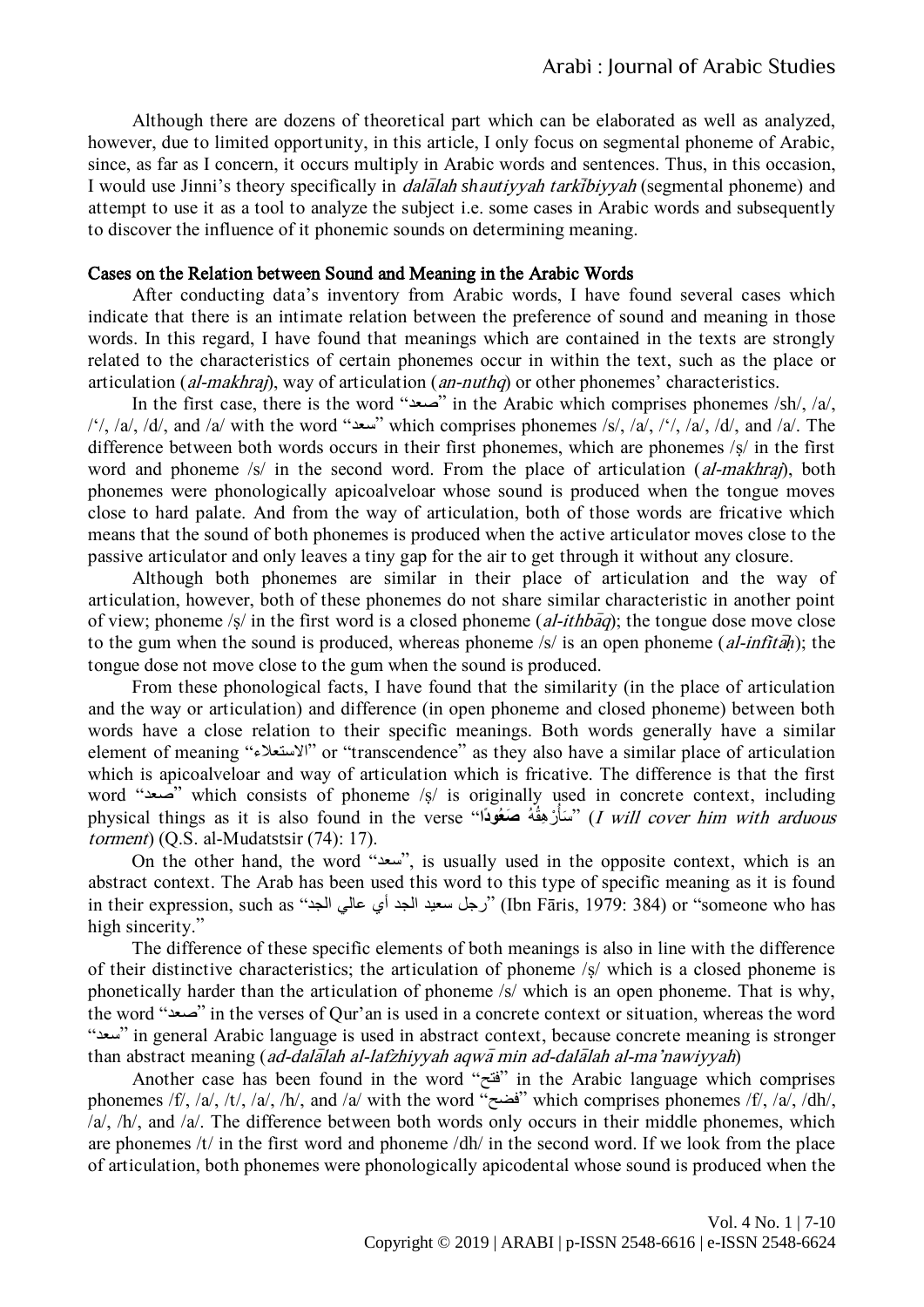tip of tongue moves close to upper teeth. And from the way of articulation, both of those words are plosive.

Although both phonemes are similar in their place of articulation and the way of articulation, however, if we look it from another characteristic of both phonemes, we would see that they do not share similar characteristic; phoneme /t/ in the first word is an open phoneme (al- $\int$ infitah), whereas phoneme /dh/ is a closed phoneme (al-ithbaq).

From these phonological facts, I have found that the similarity (in the place of articulation and the way or articulation) and difference (in open phoneme and closed phoneme) between both words which consist of both phonemes have a close relation to their specific meanings. Generally, both words have a similar element of meaning 'االنكشاف 'or a 'disclosure' as they also have a similar place of articulation which is apicodental and way of articulation which is plosive. The difference is that the first word 'فتح 'which consists of phoneme /t/ is originally used in the positive context, such as opening something good as it is found the verse '' مَا يَ**فْ**تَحِ اللَّهُ لِلنَّاسِ مِنْ رَحْمَةٍ فَلَا مُمْسِكَ لَهَا'' ( Whatever Allah grants to people of mercy –none can withhold it) (Q.S. Fāṭir (35): 1-2).

In other hand, the word 'فضح 'which consists of phoneme /dh/ is usually used in the context of opening something evil, bad, or other negative situations. This specific meaning has been used by the Arabs as they usually express "افتضح الرجل" to call someone whose notoriety has been exposed (Ibn Fāris, 1979: 509). The difference of these specific elements of both meanings is apparently in line with the difference of their distinctive characteristics. In this case, the articulation of phoneme /dh/ which is a closed phoneme is phonetically harder than the articulation of phoneme /t/ which is an open phoneme. That is why, the word 'فتح 'in the verses of Qur'an is used in positive contexts, whereas the word 'فضح 'in general Arabic language is used in negative contexts, because the exposure of something bad or evil would usually give harder and serious impacts rather than the exposure of something good.

In addition to the case, I also found the word 'لصم 'which comprises phonemes /q/, /a/, /sh/, /a/, /m/, and /a/ with the word " $\tilde{\mathbf{w}}$ " which comprises phonemes /q/, /a/, /s/, /a/, /m/, and /a/. As we can see that the difference between both words only occurs in their middle phonemes, which are phonemes /sh/ in the first word and phoneme /s/ in the second word. If we look from the place of articulation *(al-makhrai)*, both phonemes were phonologically apicoalveloar, whereas from the way of articulation, both of those words are fricative.

Although both phonemes are similar in their place of articulation and the way of articulation, however, from another characteristic of both phonemes, we would see that they do not share similar characteristic; phoneme /s/ in the first word is a closed phoneme (al-ithbaq), whereas phoneme /s/ is an open phoneme (*al-infitah*).

From these phonological characteristics, I have found that the similarity (in the place of articulation and the way or articulation) and difference (in open phoneme and closed phoneme) between both words which consist of both phonemes have a close relation to their specific meanings. Generally, both words have a similar element of meaning 'التفريك 'or 'separation' as they also have a similar place of articulation which is apicoalveloar and way of articulation which is fricative. However, I have also found that there is a slight different between both words in term of their specific meanings; the first word 'لصم 'which comprises of phoneme /ṣ/ also consists of the specific meaning of 'الكسر 'or 'break' (Ibn Fāris, 1979: 93). That is why this word consists of and requires a harder effort. This kind of usage has been found in the Qur'an '' قَالَةُ بِينٍّ قَرْيَةٍ كَانَتْ َطَالِمَةٌ (And how many a city which was unjust have We shattered) (Q.S. al-Anbiyā' (21): 10-11).

On the other hand, the word 'لسم', despite of its original meaning, it also consists of specific meaning, which is 'الشيء تجزئة 'or 'distributing something' (Ibn Fāris, 1979: 86) which –in this case– certainly does not requires effort as much as in the previous word, for instance in the Arabic sentence 'للمؤتمر الممالة تُ لسم) 'I have distributed the article for the conference).

The difference between these specific elements of both meanings perfectly matches with the difference of their distinctive characteristics; the articulation of phoneme /ṣ/ which is a closed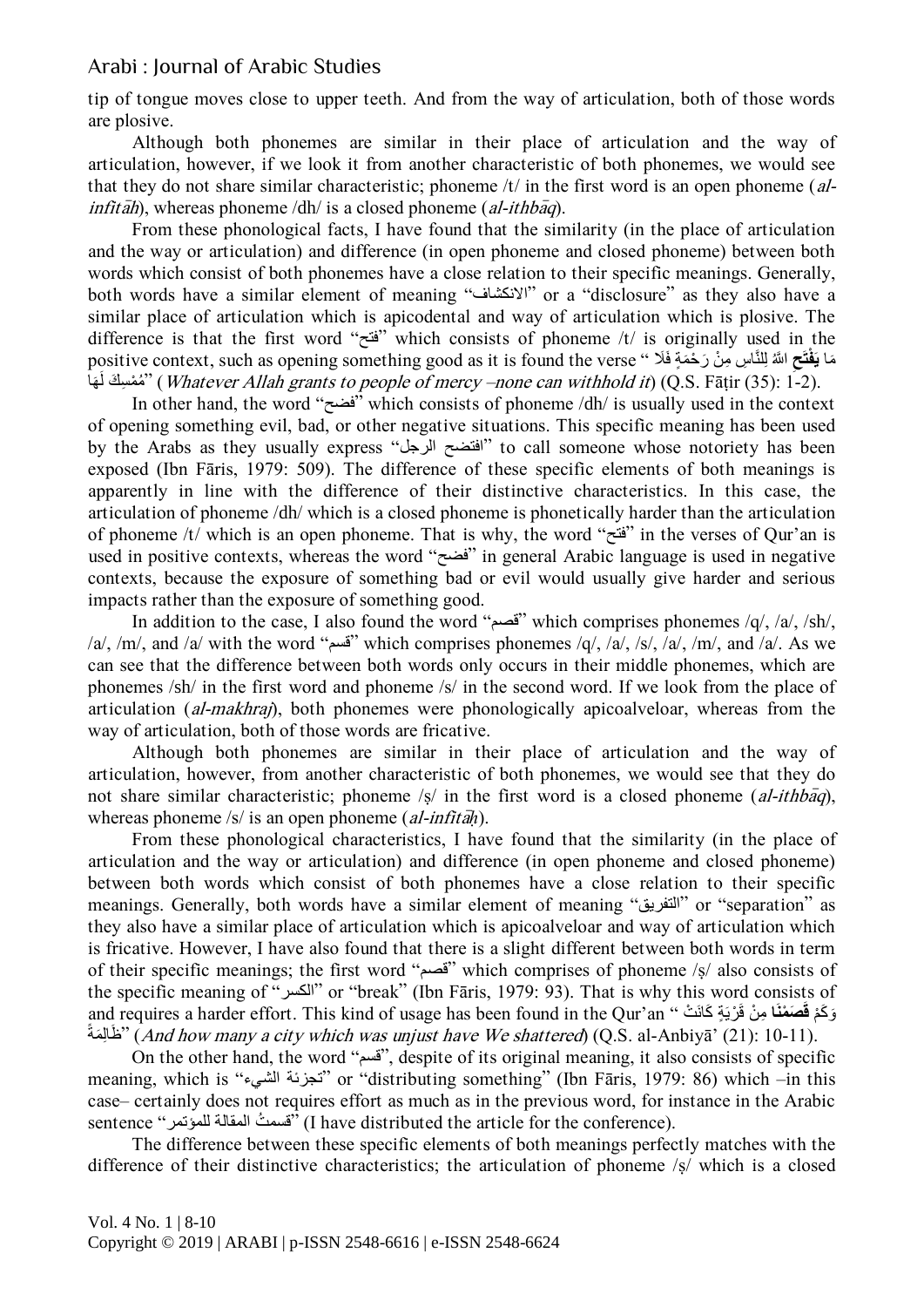phoneme is phonetically harder than the articulation of phoneme /s/ which is an open phoneme. That is why, the word 'لصم 'is used in a harder activity, whereas the word 'لسم 'is not. That is because to split and break something into pieces is actually harder and requires efforts than merely to distribute something.

# **Conclusion**

Based on previous description concerning this issue, we would agree that the Arab tend to use certain phoneme (sound) in order to express certain meaning. Regarding this, I have found that the distinctive phonemes which may differentiate between several words (as minimum pair) either occur in place of articulation, way of articulation, or other characters. I also have found that meaning of Arabic word is strongly influenced by the preference of its phonemes (sounds). Meaning that the preference of certain characters which may occur in a word is deliberately used to point out certain meaning, which means that, for instance, a closed sound which occurs in a word, is usually used to point out a hard and serious meaning, while an open sound which occurs in a word is used to point out lighter and calm meaning.

However, those findings, in my opinion, may not be accepted as a scientifically stable and verified theory yet as not many scholars, particularly linguists who urge to do a research in this field as a tool to analyze some subjects. There are also some lacks or weaknesses –which hopefully would be solved by some researchers in the near future– within this theory, one of which is concerning the standardization of determining minimum pair in some words which their distinctive phonemes could be encountered one to another. Nevertheless, it should be unquestionable to point out that this hypothesis concerning this issue has been considered as beneficial contribution toward Islamic studies, or Arabic studies in particular as some researchers have used it as a tool in their researches.[]

#### References

- Abd at-Tawwāb, Ramḍān. 1985. al-Madkhal ila 'Ilm al-Lugah wa al-Manahij al-Lugawi. Cairo: Maktabah al-Khanji.
- Alotaibi, Yousef. 2013. 'Review of Distinctive Phonetic Feature and the Arabic Share in Related Modern Research", Journal of Electrical Engineering & Computer Science, Vol. 21.
- Amor, Mohamed. 2013. 'The Role of Arabic Orthographic Literacy in the Phonological Awarness of Tunisian Children', Journal on New Trends in Educational and Their Implication, Vol. 4, No. 2.
- Anis, Ibrahim. 1999. *al-Ashwat al-Lugawiyyah*. Cairo: Maktabah al-Angelo al-Mishriyyah.
- Anis, Ibrahim. 1958. Dalalah al-Alfaz. Cairo: Maktabah al-Angelo al-Mishriyyah.
- Berlo, David K. 1960. The Process of Communication: An Introduction to Theory and Practice. USA: Rinehart and Winston Inc.
- Burling, Robbins. 2015. 'The Role of Meaning in the Study of Language: A Defence of Reference", *Journal Word*, Vol. 22.
- Chaer, Abdul. 2007. Linguistik Umum. Jakarta: Rineka Cipta.
- Crystal, David. 2008. A Dictionary of Linguistics and Phonetics. UK: Blackwell Publishing.
- Dhaif, Syauqi. 1968. *al-Madaris an-Nahwiyyah.* Cairo: Dar al-Ma'arif.
- Fāris, Ahmad ibn. 1979. Mu'jam Maqayis al-Lugah. Beirut: Dār al-Fikr.
- Goldsmith, John. and Aris Xanthos. 2009. 'Learning Phonological Categories', Journal Language, Vol. 85, No. 1.